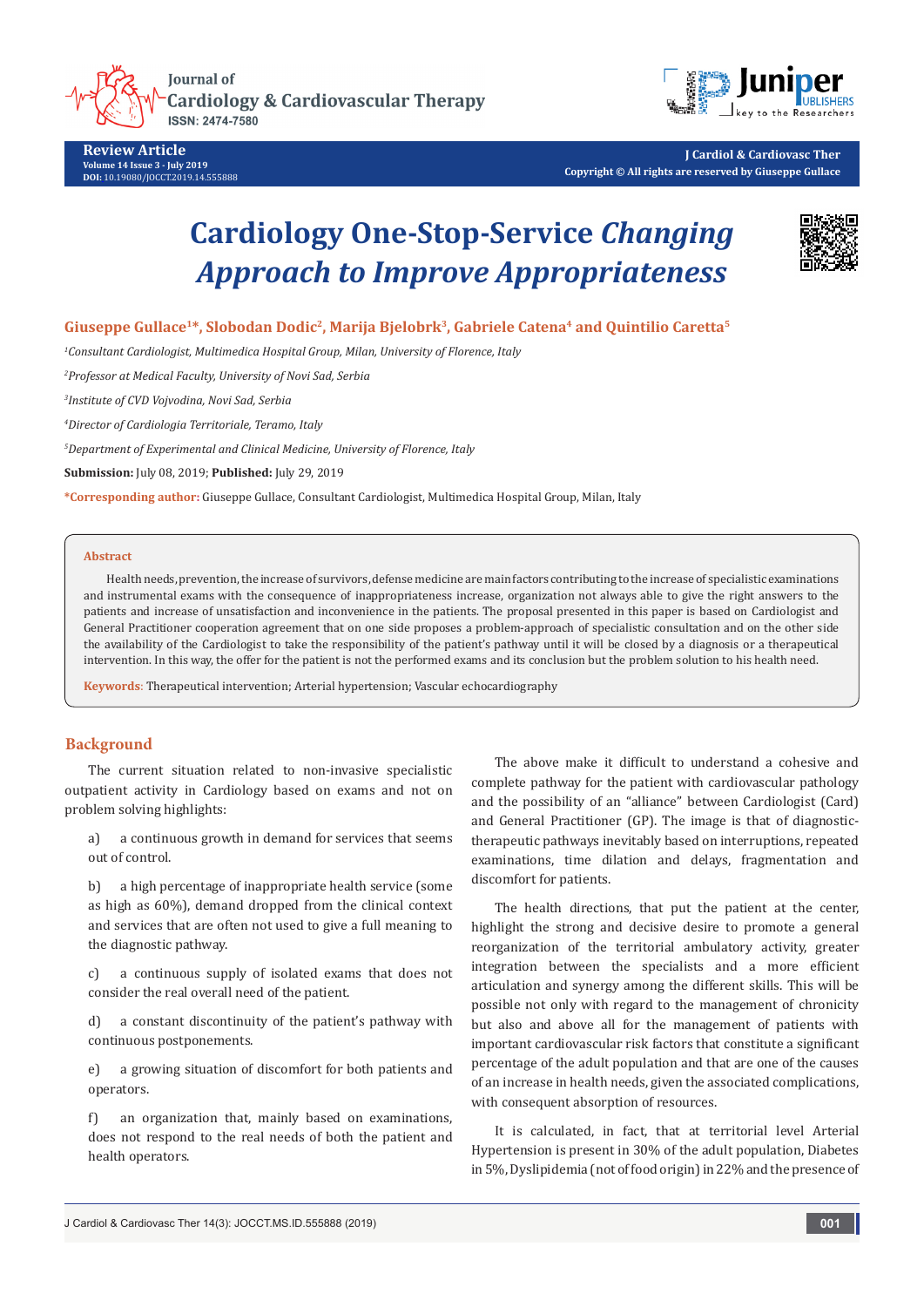more risk factors in 15% of cases [1-3]. Furthermore, it is estimated that cardiovascular complications occur in approximately 45% of cases, cerebrovascular complications in 30% of cases, peripheral arterial ones in 15% of cases and nephrovascular cases in 20% of cases while mortality is approximately equal to 20% of cases. From the Italian register IN-CHF, approximately 39.4% of patients with ischemic heart disease and 15.8% of patients with arterial hypertension evolved into heart failure [4], about 55.3% had a history of repeated hospitalizations and an approximately 30% patients had a prevalence of associated diseases. The prevalence of heart failure is estimated at around 1% -3% of the general population and about 10% in patients over 75 years [5]. On the basis of the literature data, an appropriate assessment of the patients and an adequate intervention on those with hypertension determine a reduction of complications ranging between 13% and 30% depending on the pathology considered and a reduction in mortality of 13% -18%.

In the light of the above, an intervention that aims to adequately frame this patient population, treats it from a pharmacological point of view and plans its controls could lead to a reduction in the occurrence of complications and a lower consumption of resources.

#### **Objectives**

The general objectives of the experimentation are to offer the patient with chronic degenerative pathology or with cardiovascular risk factors such as arterial hypertension, diabetes, dyslipidemia, multifactor, adequate responses through the definition of an adequate therapeutic diagnostic path based on the problem-based approach [6,7] and which provides for the supply of cardiovascular services possibly in the same structure and in a short time and to guarantee the completeness of its diagnostic-therapeutic pathways, avoiding dispersion, duplication and inconvenience. The modality is that of not booking single examinations but offering the possibility to problem solving, through a diagnosis, clinical classification and related therapeutic proposal in short times and with completed pathways.

In detail, COSS activity had the following objectives:

a) to Intercept the cardiology requests of GP.

b) to transform the needs of cardiological exams into cardiological counseling.

c) to manage in a complete manner, as far as possible, the therapeutic diagnostic path of the patient.

d) to manage target pathologies with multi-specialist collaboration and with GP.

e) to best manage the patients' needs in respect of effectiveness, efficiency, quality, appropriateness and equity.

f) to increase the Customer satisfaction through the enhancement of interpersonal relationships.

g) to better manage the care processes through path

rationalization, lower costs and less information asymmetries.

h) to create a filter in the structure that allowed reducing the number of accesses to the hospital and restoring its original mission to it.

i) to modulate the waiting list by improving the appropriateness.

j) to improve the health status of patients through adequate management of the disease.

#### **Definition of the organization model**

The term *one-stop-shop* appeared first in the USA between the end of 1920 and the beginning of 1930 to identify that center able to offer more services in the same place, to satisfy the customer by offering all the services he needed. The principle was everything for that particular sector, achieved with just one stop, to save time and money. Today this model is applied in the commercial sector by creating shops, where it is possible to find everything that the customer needs both in a specific sector and in several sectors but also in the services' sector where the customer gets everything from a single branch unlike before it was obtained through the passage of several branches.

Applied in the health care or health service provision field, the one-stop-service model must be read as an offer point organization where the customer/patient finds his or her health needs partially or completely satisfied through the provision of a service whose level (performance, type, routes, mode) is defined in advance. This provides for the completeness of the diagnostic-therapeutic path, when possible, without further displacements or postponements in the area of specialist availability (presence of the specialist, type of diagnostics). Compared to the original model, what one intends to apply to the health service presupposes the taking in charge of the patient/customer to guarantee the continuity of the path even when the latter must be continued outside the center or inside the hospital structure.

This model was used to outline the COSS (Cardiology One-Stop-Service) as a point of non-invasive cardiological offer and as an organizational modality able to offer the patient all the basic services he needs within the same day and without further accesses. To this end, through the COSS, it is intended to implement a form of Outpatient Health Care Center or Community Medicine able to manage non-invasive diagnostic therapeutic pathways, especially for chronic degenerative diseases more frequent outside the hospital place in health facilities open-day (daytime opening) and with one-stop-shop mode (*all for health in a single stop*). The COSS represents a specialist outpatient health sector within a possible organization more extended to the medical field (MOSS - Medical one stop service) which aims to offer broader outpatient polyspecialistic basic services.

#### **Requirements**

Important cardiovascular risk factors and the level of the same risk have been requirements both as first access and as control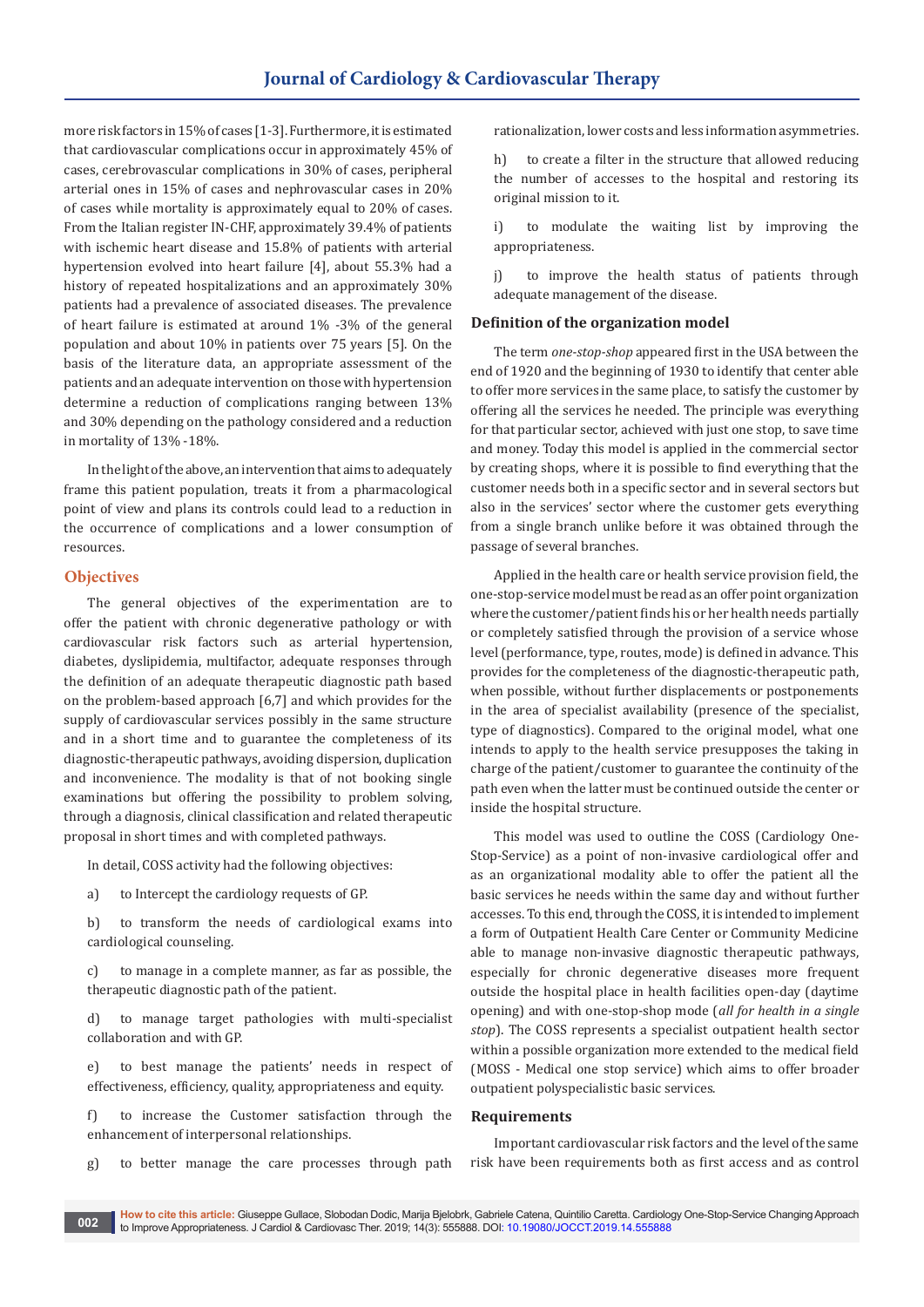and patients more generally with cardiovascular pathology in the first evaluation or with chronic degenerative that needed a new instrumental clinical assessment. The target population being evaluated in this project was represented by patients with the first detection of main risk factors and metabolic syndrome, by patients with associated risk factors, by patients in followup not adequately controlled by therapy or with onset of new cardiovascular problems to evaluate.

#### **Pathway**

Approach for problems according to which the prescriber put a problem and the cardiologist tried to solve the problem using what was needed, taking charge of the patient's diagnostic path until its conclusion, including the therapeutic proposal. The flow is shown below:

a) Patient presents a cardiovascular problem (risk factors, first visit, etc.)

b) GP identifies the patient's need (known/suspected cardiovascular) and put the problem to Card

c) Card takes care of the diagnostic path of his competence to solve the problem and sends the patient back to the GP once the path is closed.

#### **Cooperation agreement with GPs**

Communication and information transfer deficits are frequent and have a negative influence on the path and management of the patient's illness, on the relationship with GP and on the correct use of health facilities [8]. This collaboration aimed at a direct connection between the Policlinic and GP, in such a way that there was the possibility of interacting each other directly and easily on particular clinical situations and, for some types of first visits, of putting problems and not asking examinations (on which need the Card would have decided). This was achieved through project presentation meetings, founding principles, organizational methods and objectives. In the initial phase the immediate offer in the outpatient structure was a visit, EKG and cardiac and vascular echocardiography; other instrumental investigations and specialist consultations have been initiated by the Card. An annual training program for GP was defined and implemented on the appropriate use of non-invasive diagnostics and the correct use of the information obtained.

The aim of this collaboration agreement was to reduce the discomforts of patients and to guarantee them adequate and appropriate answers within a reasonable time. Moreover, in respect of the professionalism and the respective competences, it had the purpose to:

a) Promote the management of the patient's pathway

b) Guarantee the completeness of the health and diagnostic pathway until the therapeutic proposal.

c) Promote the prescription of exams within the anamnestic and clinical process (and not out of this context),

whenever possible, or in any case within a reasonable period of time with clinical needs and preferably in the same place.

d) Ensure constant communication and continued exchange of information between professionals on the clinical status of the patient.

e) Promote professional growth and the definition of paths.

## **Activities**

The activity was carried out in a hospital external structure (policlinic) in close collaboration with the Hospital's Cardiovascular Department using a separate booking agenda. The activities carried out within the Policlinic concerned the visit, EKG, Echocardiography, Vascular ultrasound, endocrinological and ophthalmology counseling. Other diagnostic investigations or specialistic consultations have been requested directly by the Card through a preferential pathway and sent to the Hospital's Cardiovascular Department. The final classification was carried out by the Card who took charge of the patient.

The following decisional points have been considered:

a) Closure of the pathway based on the visit only + EKG.

b) Need for ECOCG and / or Vascular Ultrasound. In this case the Card performed exams within the visit and closed the path.

c) Need for other non-invasive or invasive instrumental cardiological examinations, or other specialist consultations. In this case the Card made the prescription and booking, followed the pathway, closed this after the results of examinations/consultations, with a final report to be sent to the GP.

d) Need for other non-cardiological instrumental tests. In this case the Card made the proposal in the final report to the GP (he will decide whether to proceed or not).

## **Achieved Results**

On an experimental basis, the COSS project was implemented in 2010 for a period of 10 months with about two weekly sessions (total accesses 38, total approximately 130 hours, total number of patients visited 400) and in 2013-2014 for a period of 10 months with approximately four weekly sessions (total accesses around 150, total approximately 700 hours, total number of patients visited 2000).

The results have been as follows:

The total number of patients was 2400 (female 55%, male 45%, aged 14 to 92 years old, first access 67%, known cardiovascular patients 33%). The concordance between the diagnostic suspect put by prescriber and final diagnosis made by Card was 75%, in all of these no therapeutical modification has been made. The need of echo examination within the visit was 25%. New pathologies detected were ischemic heart disease in 5%, heart failure 3%, others 2% (A-V block, pericardial effusion, pleural effusion, mitral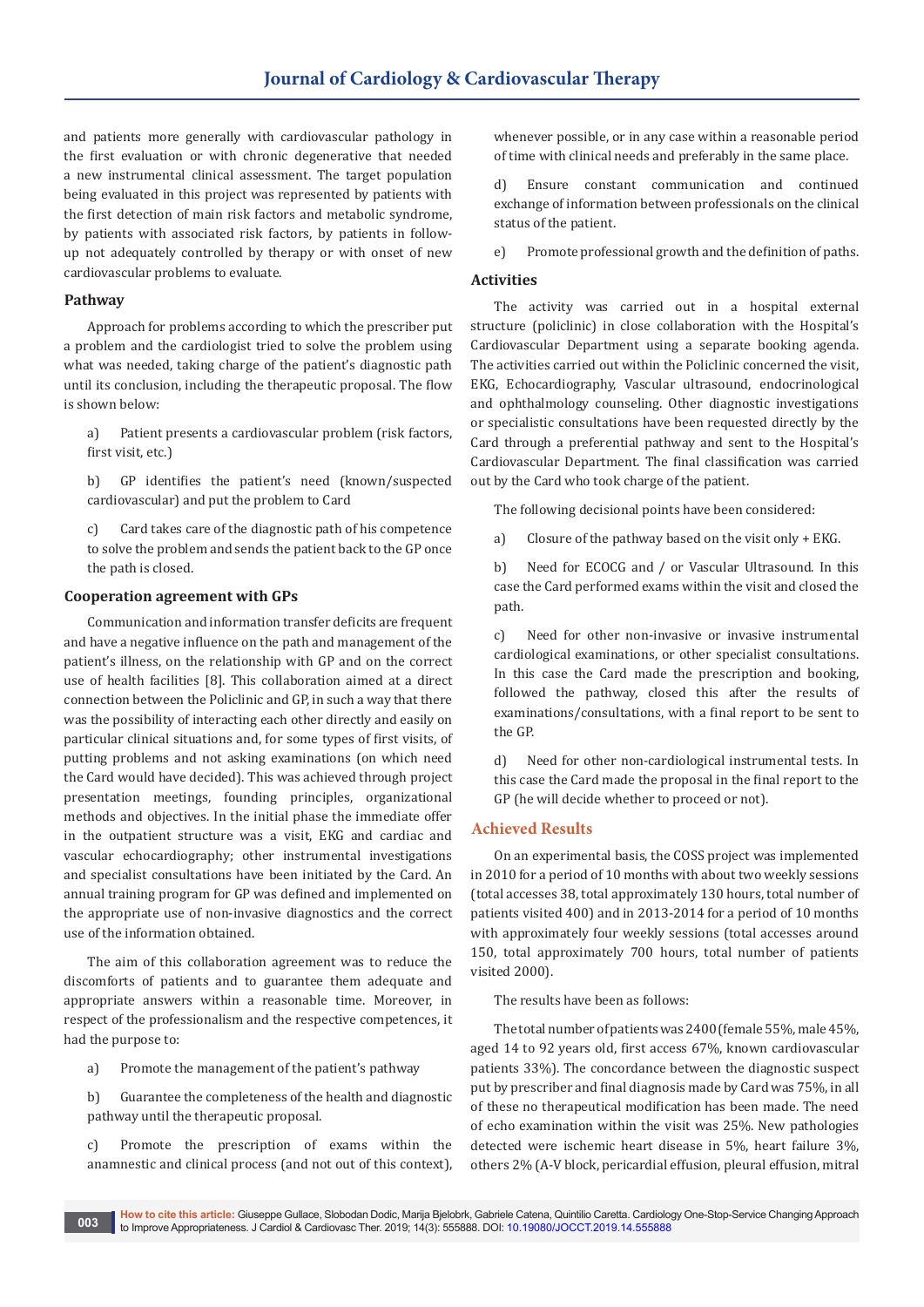valve insufficiency due to chordal rupture, atrial fibrillation); additional exams performed in one-stop-service modality were 35%, additional exams performed within the hospital cardiovascular department were 7% (coronary angiography, effort test, electrophysiology), extra cardiovascular examinations<br>recommended were 10% (neurology, gastroenterology, (neurology, gastroenterology, rheumatology). Anxiety was the main symptom of patient presentation (80%), palpitation was present in 12% and chest pain in 16%; in 15% of the latter it was typical (11% in known cardiovascular patients and in 5% confirmed by specific tests, whereas in 84% chest pain was due to anxiety, gastroesophageal reflux, osteomuscular origin. In summary data have highlighted that:

a) The diagnostic question has been often generic (control), did not put the clinical problem but rather defined the diagnosis (arterial hypertension), often it was discordant with what the patient reported (generic chest pain vs. palpitation or effort dyspnea due to obesity or anxiety), sometimes it did not correspond to a condition for which the consultation was required.

b) The clinical-diagnostic pathway of the patient was often disorganized and did not give the Card the opportunity to assess appropriately the patient's clinical situation (for ex: cardiological consultation before other instrumental or hematochemical tests requested by the GP).

c) In 75% of cases, the cardiological examination with EKG neither added any information, nor it modified the therapy; further, there was not the need to request additional examinations to close the pathway, considering the clinical stability of the patient, which in most cases presented asymptomatic (in this case the cardiological consultation made was not necessary but, however, the correct setting of the GP was confirmed)

d) In a fair percentage of cases with chest pain a correct medical history, visit and clinical and instrumental classification led to a non-cardiac diagnosis of pain. In 5% of cases a new coronary artery disease has been demonstrated and treated.

e) In six cases emergency hospitalization was required for acute symptoms (dyspnea or angor) which had appeared a few days before and treated with non-specific therapy. The clinical and instrumental framework allowed the immediate diagnosis of myocardial infarction in the subacute phase, heart failure, pericardial effusion, pleural effusion, atrioventricular block, rupture of mitral cord tendons; in other cases, hospitalization has been scheduled (for specific exams or electrical cardioversion for atrial fibrillation).

f) An ECHOCG was necessary in one fourth of the patients visited, giving the possibility of completing the patient's diagnostic path in the same session. In 5% of patients a Carotid vascular Echo was necessary. Comparing the data with those

related to the patients with direct access for single exams, the number of ECHOCGs was reduced of 60%.

g) The presence of the endocrinologist and ophthalmologist in the same external structure allowed specific contextual counseling (fundus, diabetes, dysthyroidism) giving the possibility of integrating the skills and completeness of the path.

#### **Comment**

Usually, it is difficult to control the Demand due to the fact that the health need does not arise spontaneously but is often generated or self-generated. The Demand is often formed by a myriad of examinations and services put often outside a sequential and integrated path. The Offer is often limited or in any case not proportionate to the Demand to such an extent as to represent a funnel with continuous dispersions and chokes to the regular flow. The flood of requests for services often unhooked from the logical and appropriate process of diagnosis and care creates a continuous imbalance with penalization of those who really have the need compared to those who do not have a real one.

In the light of the above, a change of approach to the problem is necessary evaluating innovative ways that can facilitate a significant improvement in an articulated way. To do this we must strive to get out of the performance logic, proposing a different way of seeing both demand and offer.

## **Demand**

The demand generated by the need for health should no longer be put as a demand for services but as a problem, that is, the perceived need for health in itself generates a problem that must be put as such for its resolution, in compliance with the principle of the patient at the center.

#### **Offer**

The solution of a health problem (closely related to the satisfaction of the health need presented by the patient) is the final result of a simple or complex articulated process that as such presents different phases and levels of activity configuring the real clinical-diagnostic pathway. In this context, each phase of the process can be conclusive or prelude to the next one and every health worker (GP or Card) will have the responsibility to close the phase of the path that competes with him only when he considers that the patient's health need is sufficiently satisfied.

#### **Offer/demand integration**

The patient's need for health can be diagnostic or therapeutic. In the first case it is necessary to talk about the diagnostic path in the second of clinical assistance complexity. In the context of modern medicine that aims to satisfy health needs in accordance with the clinical-diagnostic-therapeutic process based on the problem-based approach, the diagnostic path may be at two levels of complexity (diagnosis carried out at the first clinical and instrumental level and diagnosis which requires more complex and higher level surveys); the clinical-assistential complexity of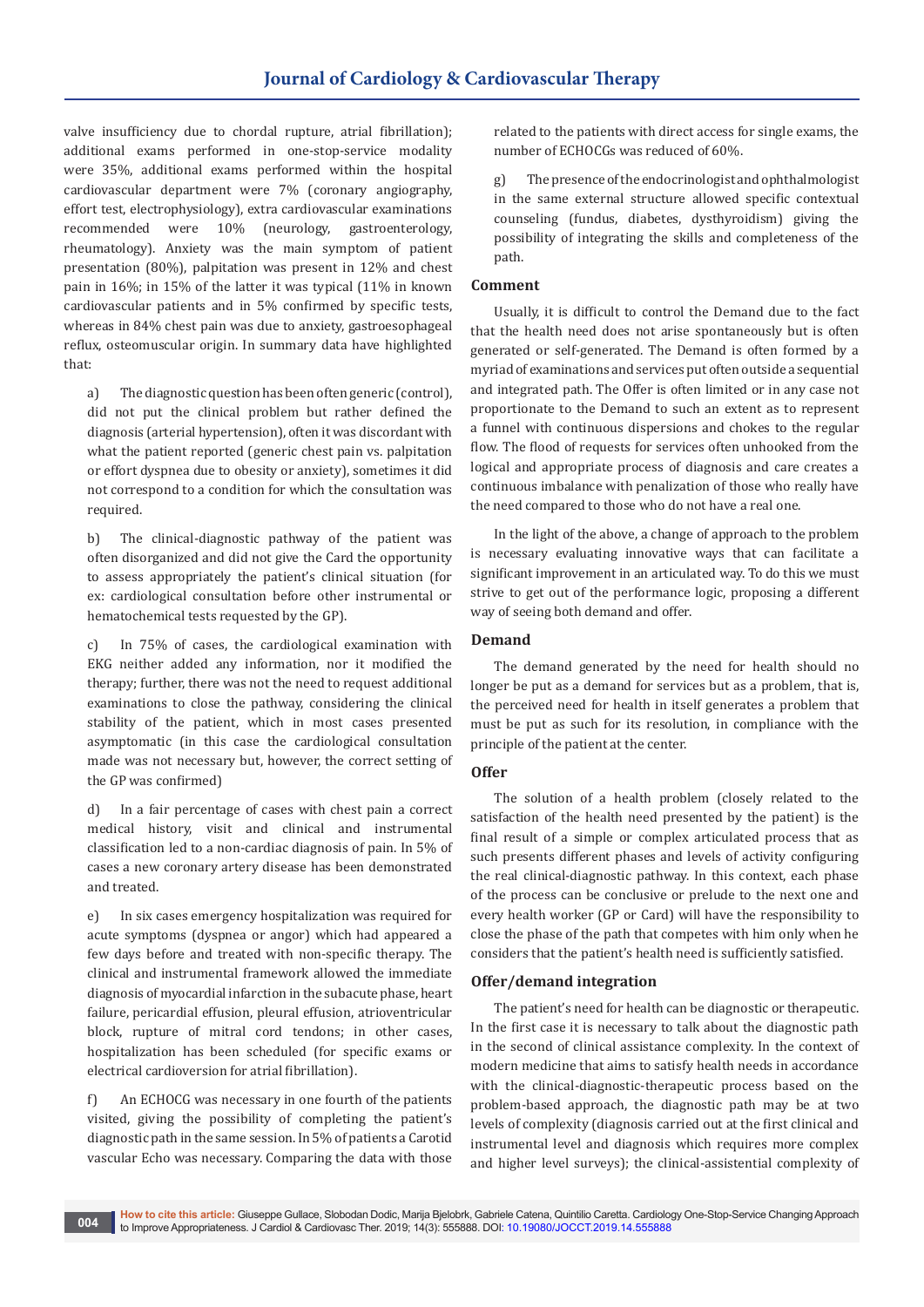low, medium and high level implies an organization that places the patient at the center and the active collaboration among the different health operators for an appropriate management of the clinical, therapeutic and care aspects. In both cases the path starts with the patient's problem (perceived need) for which the GP and the Card will be involved in subsequent phases and integrated according to a linear path with regards to the diagnosis, and according to an active collaboration (circular path) regarding care.

#### **Continuity of care and process integration**

The concept highlights an "exhaustive treatment process" guided by a doctor who represents the central point of reference for the integration and continuity of all the processes necessary to close the path of that patient with that given need for health. According to international literature, continuity of care can refer to the use of information related to the patient's clinical history to make the most appropriate decisions (Informational continuity), to the responsible approach to managing the patient's health needs (Management continuity) and to the personal relationship between patient and doctor (Relational continuity) [9]. It is evident from these definitions that the continuity of care represents three moments of a single process that foresees the information, management and relational phases that must be coordinated and integrated, with all the health workers involved, with the aim of giving answers appropriate, concrete and fulfilled to the patient's need for health. So, the continuity of the care represents the path and integration of care and the way in which we try to achieve our goals.

A final aspect to be emphasized is that relating to the dimensions of continuity of care: the first is the individual one, relative to the individual patient and his care process, the second is the longitudinal one, relative to the time and evolution of the relations between patient and patient doctor, the third is the strategic one, relative to the orientation of the diagnostictherapeutic path and, finally, the fourth is the informative one, relative to the past and present history of the patient and to the identification of his problems and needs [9-34].

#### **Conclusion**

The data reported in the present paper highlight the validity of a new organizational model that aims to intercept out patients from the hospital, in polyclinical structures, needing cardiological counseling (first visit or new problem), completing the diagnostic therapeutic path whether this is closed at the moment or whether it needs further instrumental investigations or specialist advices. In this way we tried to get out of the performance logic by reintroducing the approach to problems, taking charge of the patient's path and completeness, intervening on the appropriateness of the performances and thus reducing the number of inappropriate and often useless services and discomfort for patients.

The organizational model, limited for now to Cardiology, may be extended to all specialistic outpatient activities by creating an organization that allows interaction, when necessary, among the various specialties involved in the management of patients with chronic degenerative pathology that represents the highest share consistent with performance claims. From Cardiological to Medical one stop service. The advantages linked to the filter and the completeness of the pathway is evident. Another advantage is the increase in appropriateness, reduction of the event occurrence and of health consumption.

On the basis of the data and considerations reported, a hypothesis of future work is the realization of an organizational plan articulated on the path of the incoming and outgoing patient to develop the territorial function of the Hospital in the outpatient structures, placing them in continuity with the GP, with the following objectives:

a) COSS - Gate on the way in

to improve the appropriateness of examinations and hospitalizations by assessing patients with cardiovascular risk factors outside the hospital, or with cardiovascular disease in the first assessment by closing the diagnostic therapeutic path or planning the necessary high-level path within the hospital or hospitalization itself.

b) COSS - Gate on the way out

to improve clinical care management and reduce rehospitalization by assessing and treating patients with chronic degenerative pathology and follow-up control of patients discharged from the hospital.

#### **References**

- 1. [Bastarolo D, Battaggia A, Blengio G, Bustacchini S, Celebrano M, et al.](http://www.giornaledicardiologia.it/r.php?v=720&a=8196&l=11232&f=allegati/00720_2005_06/fulltext/06-05_08%20382-387.pdf)  [\(2005\) Indagine trasversale per la valutazione del profilo di rischio](http://www.giornaledicardiologia.it/r.php?v=720&a=8196&l=11232&f=allegati/00720_2005_06/fulltext/06-05_08%20382-387.pdf)  [cardiovascolare nella popolazione di soggetti assistibili afferenti ai](http://www.giornaledicardiologia.it/r.php?v=720&a=8196&l=11232&f=allegati/00720_2005_06/fulltext/06-05_08%20382-387.pdf)  [medici di medicina generale nell'area della ASL 20 di Verona. Ital Heart](http://www.giornaledicardiologia.it/r.php?v=720&a=8196&l=11232&f=allegati/00720_2005_06/fulltext/06-05_08%20382-387.pdf)  [J Suppl 6\(6\): 382-387.](http://www.giornaledicardiologia.it/r.php?v=720&a=8196&l=11232&f=allegati/00720_2005_06/fulltext/06-05_08%20382-387.pdf)
- 2. Osservatorio Epidemiologico Cardiovascolare (2004) Atlante italiano delle Malattie Cardiovascolari-II ed. Ital Heart J 5(S3): 49S-92S.
- 3. [Vannuzzo D, La Noce C, Pilotto L, Palmieri L, Donfrancesco C, et al.](http://www.giornaledicardiologia.it/r.php?v=576&a=6811&l=9453&f=allegati/00576_2010_05/fulltext/05_S3-5_2010_025-030.pdf)  [\(2010\) Osservatorio Epidemiologico Cardiovascolare 2008-2011: pri](http://www.giornaledicardiologia.it/r.php?v=576&a=6811&l=9453&f=allegati/00576_2010_05/fulltext/05_S3-5_2010_025-030.pdf)[mi risultati. G Ital Cardiol 11\(5 Suppl 3\): 25S-30S.](http://www.giornaledicardiologia.it/r.php?v=576&a=6811&l=9453&f=allegati/00576_2010_05/fulltext/05_S3-5_2010_025-030.pdf)
- 4. [Fabbri G, Gorini M, Maggioni AP \(2006\) IN-CHF il registro italiano del](http://www.giornaledicardiologia.it/allegati/00702_2006_10/fulltext/10-06_06%20689-694.pdf)[lo scompenso cardiaco. Dieci anni di esperienza G Ital Cardiol 7\(10\):](http://www.giornaledicardiologia.it/allegati/00702_2006_10/fulltext/10-06_06%20689-694.pdf)  [689-694.](http://www.giornaledicardiologia.it/allegati/00702_2006_10/fulltext/10-06_06%20689-694.pdf)
- 5. McMurray JJV, Stewart S (2003) The burden of heart failure. Eur Heart J Suppl 5(Supp 1): I3-I13.
- 6. [Woolf SH \(1990\) Practice guidelines: a new reality in medicine. I. Re](https://www.ncbi.nlm.nih.gov/pubmed/2203320)[cent developments. Arch Intern Med 150\(9\): 1811-1818.](https://www.ncbi.nlm.nih.gov/pubmed/2203320)
- 7. [Pearson SD, Goulart-Fisher D, Lee TH \(1995\) Critical pathways as a](https://www.ncbi.nlm.nih.gov/pubmed/7486490)  [strategy for improving care: problems and potential. Ann Intern Med](https://www.ncbi.nlm.nih.gov/pubmed/7486490)  [123\(12\): 941-948.](https://www.ncbi.nlm.nih.gov/pubmed/7486490)
- 8. [Kripalani S, LeFevre F, Phillips CO, Williams MV, Basaviah P, et al.](https://www.ncbi.nlm.nih.gov/pubmed/17327525)  [\(2007\) Deficits in communication and information transfer between](https://www.ncbi.nlm.nih.gov/pubmed/17327525)  [hospital-based and primary care physicians. JAMA 297\(8\): 831-841.](https://www.ncbi.nlm.nih.gov/pubmed/17327525)
- 9. [Haggerty JL, Reid RJ, Freeman GK, Starfield BH, Adair CE, et al. \(2003\)](https://www.ncbi.nlm.nih.gov/pubmed/14630762)  [Continuity of care: a multidisciplinary review. BMJ 327\(7425\): 1219-](https://www.ncbi.nlm.nih.gov/pubmed/14630762) [1221.](https://www.ncbi.nlm.nih.gov/pubmed/14630762)